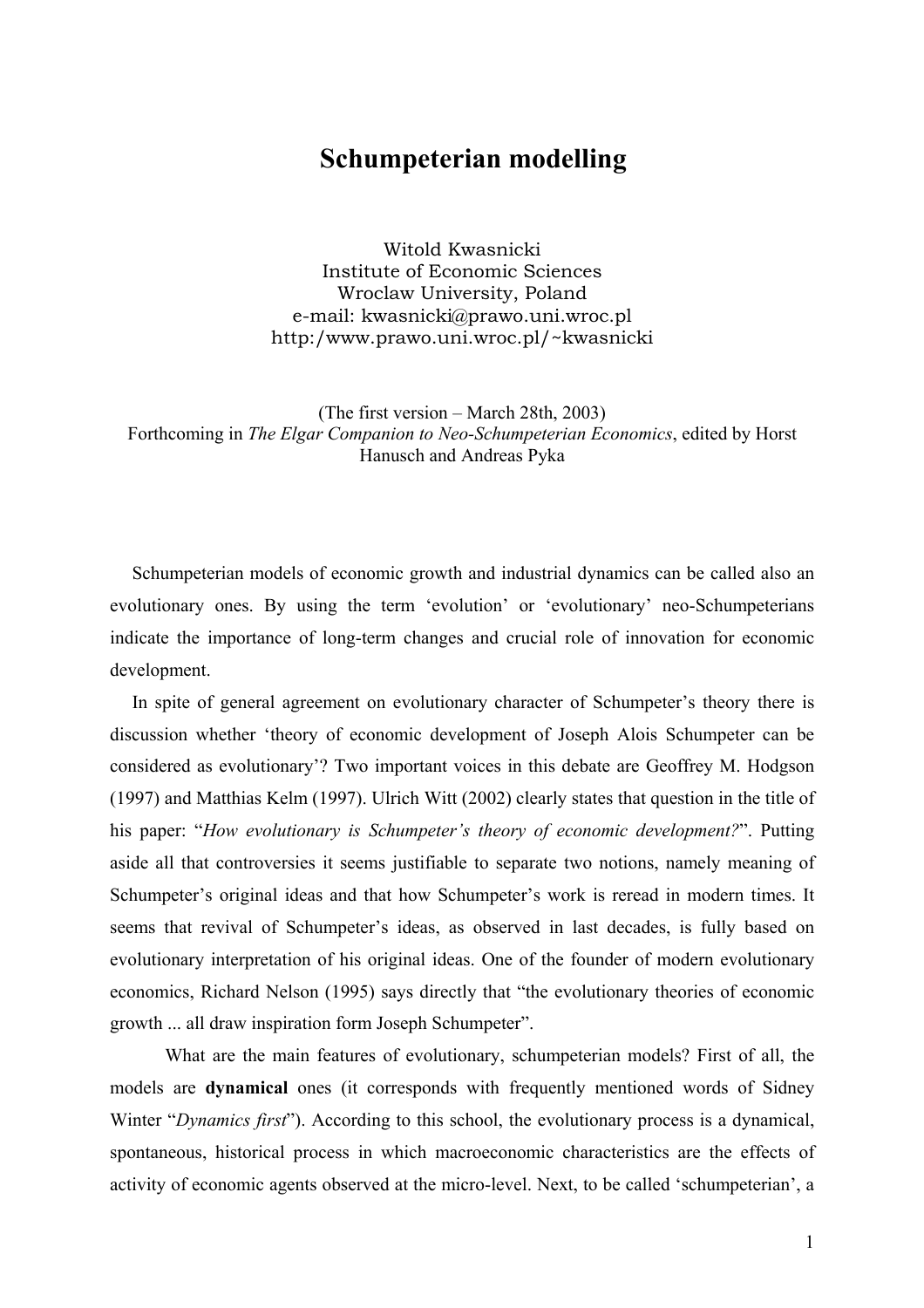model ought to be are focused on **far-from-equilibrium analysis**. The other features which seem to be crucial to call a model an evolutionary one are: **diversity and heterogeneity of economic agents and their behaviour**, <sup>1</sup> **search for innovation based on a concept of hereditary information (knowledge)**, and **selection process** which leads to diversified rate of growth. Schumpeter stressed the importance of entrepreneur in the economic process, therefore one of the important question in that context is 'how decisions are made?' **Decision making procedures** are present in almost all neo-Schumpeterian models.



*Fig. 1. Three stages of schumpeterian modelling* 

1

Development of 'schumpeterian modelling' has its own history. In that historical process we can distinguish three stages (Fig. 1). The early stage ('*Pilgrims',* mainly in 1950s) is dominated by verbal models, three of them seems to be representative, namely Alchian (1950), Penrose (1952) and Downie (1958). The second stage, 1960s and 1970s, can be called early simulation models ('*Founding fathers*'), and here the representative models are Winter (1964, 1971, 1984), and Nelson and Winter (1982). Nelson and Winter book of 1982 can be considered as culmination of this stage and can be treated as initiating the third stage, which can be called 'schumpeterian modelling proliferation'.

The rest of the paper is organised as follows. In section 2 Schumpeter's ideas are outlined. That section is followed by short description of the models of Alchian and Downi. In the fourth section brief report on current neo-schumpeterian models is presented. The paper ends with short description of a separate stream of modelling efforts in evolutionary economics, namely *Agent-based Computational Economics* (ACE). What we observe in the last decade is a convergence process of formerly separate streams of modelling, i.e. neo-schumpeterians and

<sup>&</sup>lt;sup>1</sup> therefore it is frequently said that schumpeterian models are based on an idea of 'population concept', i.e., the modelled process is observed within a population of agents (e.g. firms).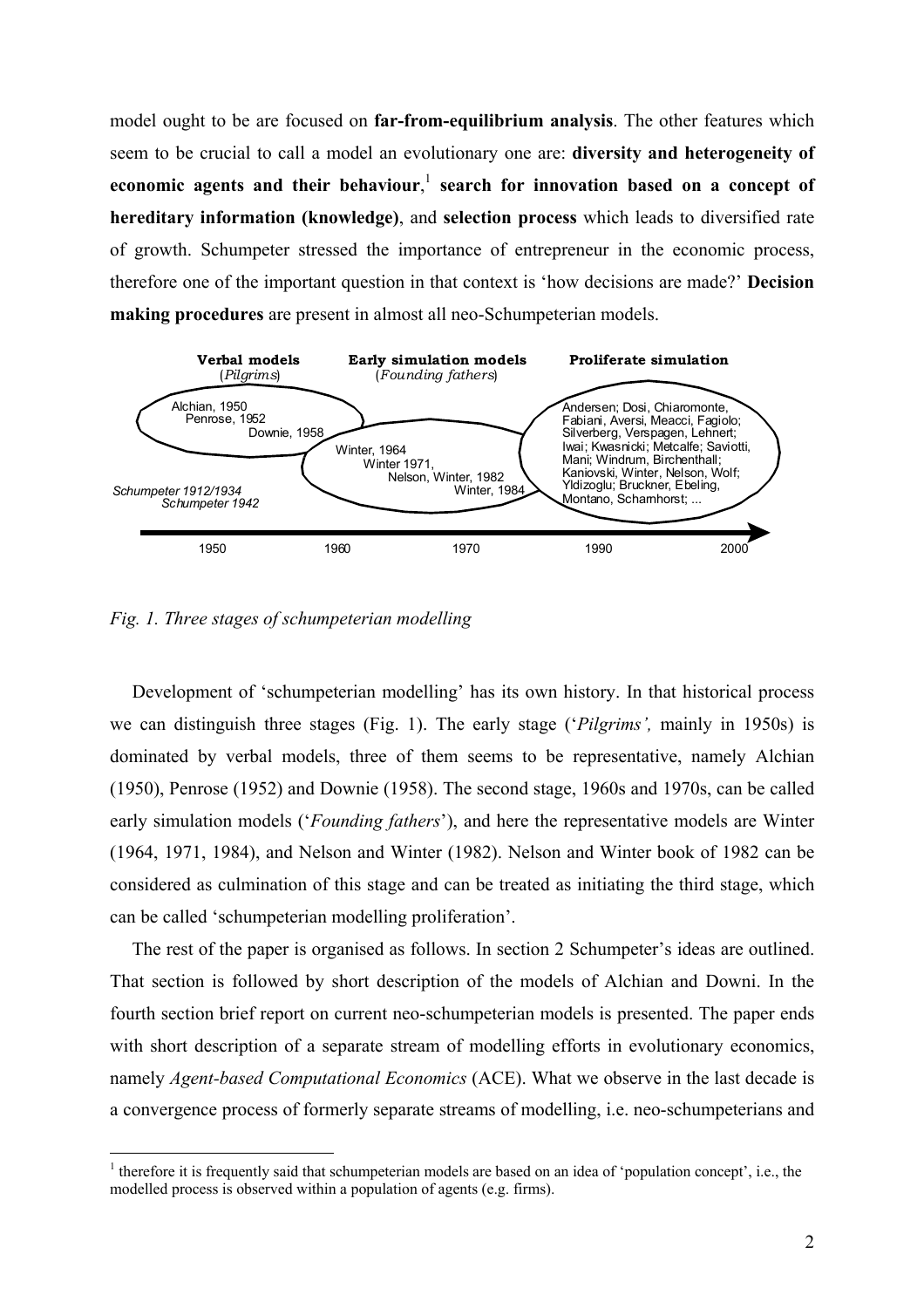ACE. Within a broad research efforts called sometime 'Artificial life' (*A-life*) Lane (1993a, 1993b) distinguishes 'artificial worlds in economics'. Some models rooted in schumpeterian tradition can also be classified as ACE models, two last examples are (Fagiolo, Dosi, 2002) and (Silverberg, Verspagen, 2002). To what extend this convergence process will be continued and will give interesting results is still open question but it seems to be interesting to point that possibility in this short paper.

#### **Schumpeterian ideas on economic development**

Schumpeter formulated and presented fully matured (although still far from any formal approach and without applying any mathematical models) proposition of principles and goals of economic analysis in evolutionary spirit. As it is frequently mentioned in this book, he did it in 1912 in his *Theory of Economic Development* and in later publications, e.g., (Schumpeter 1928, 1935, 1939, 1942, 1947). In the mariginalist theory, predominating in the beginning of the 20th century, the causes of development were searched in factors exogenous to economic process. One of the founders of the mariginalist school, J.B. Clark (*The Distribution of Wealth*, 1894) treated population growth, changes in consumers attitudes, changes of production methods as such exogenous factors. This view was challenged by Schumpeter who correctly pointed out that such factors ought to be searched in the economic process itself. In his opinion, capitalism can never be perceived as the process at equilibrium state and never can be treated as a stationary process. The essential element of his theory is the concept of recurring structural changes, what he called *gales of creative destruction*, followed by waves of expansion and rapid growth; "evolution is lopsided, discontinuous, disharmonious by nature ... evolution is a disturbance of existing structures and more like a series of explosion than a gentle, though incessant, transformation"(Schumpeter, 1939, vol. 1, s. 102). Persons responsible for those gales of creative destruction are, introducing radical innovations, pioneering entrepreneurs. Entrepreneurs search for new productive and trade combinations (innovations in the understanding of Schumpeter) to gain greater profit. The entrepreneurs profit flows from, what Schumpeter used to call, temporary monopoly position. Profit emerges in the situation of economic growth, in other words in dynamic economy. In opinion of Schumpeter profit is not always the primary motivation for entrepreneurs, frequently such motivation comes from entrepreneur will for artistic creation, outlet for his temperament, wish to show his possibilities, or just initiation of novel actions.

Schumpeter was so convinced of evolutionary character of capitalistic economy that in 1942 he wrote: "The essential point to grasp is that in dealing with capitalism we are dealing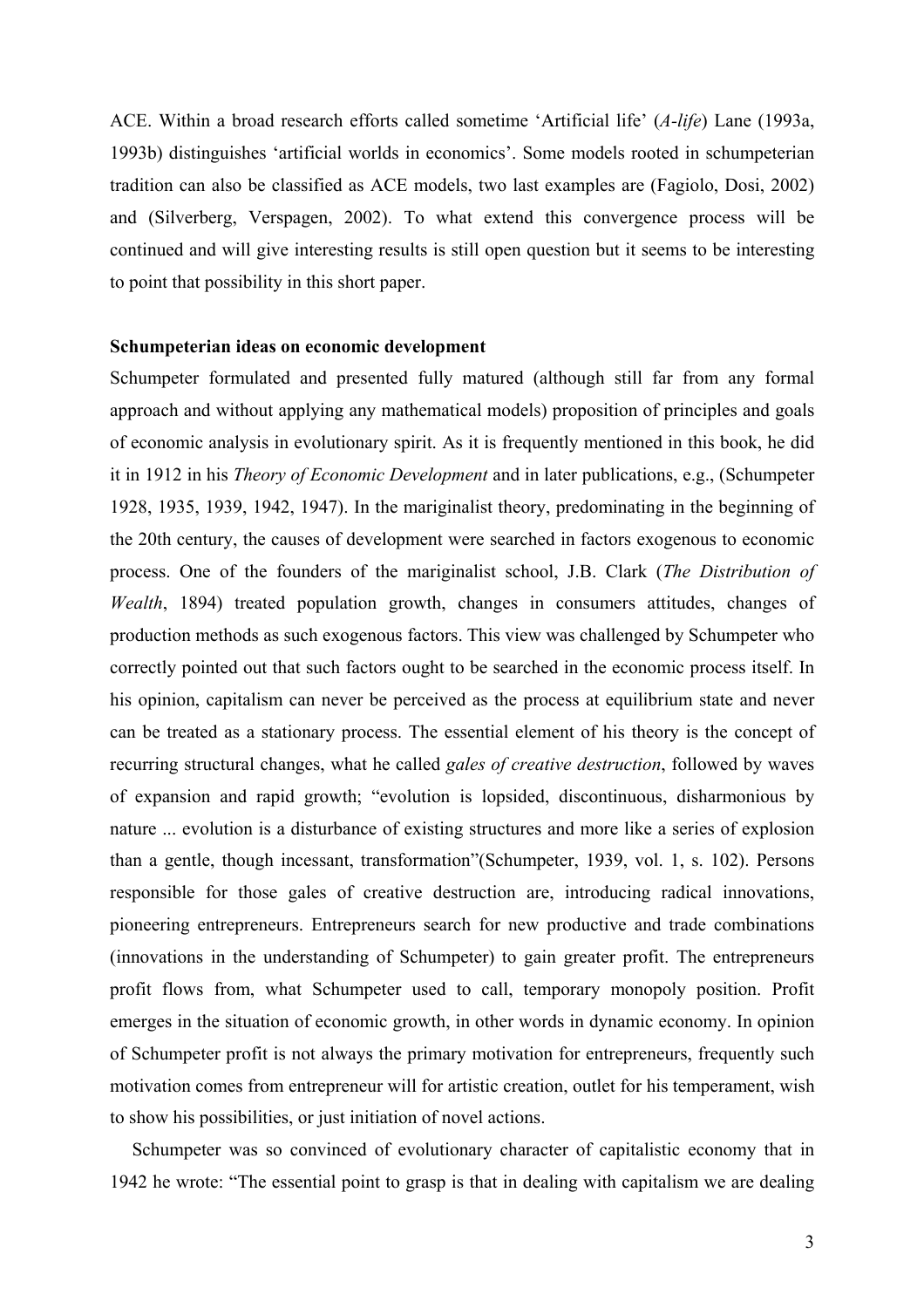with an evolutionary process. It may seem strange that anyone can fail to see so obvious a fact which morever was long ago emphasized by Karl Marks." (Schumpeter, 1942, p. 82). But it is necessary to mention that Schumpeter's understanding the adjective 'evolutionary' is slightly different than those of Darwinian or Lamarckian. Economic development, as all evolutionary processes, is historical one in which future development is determined by the past pathway of changes as well as by the current state of this process. "Every concrete process of development finally rests upon preceding development ... Every process of development creates the prerequisites for the following" (Schumpeter, 1934, p. 64). Innovations in economic process, as mutations in biological evolution, are essential element of development. In 1939 he wrote that economic evolution is equivalent to "changes in the economic process brought about by innovation, together with all their effects, and the responses to them by economic system" (Schumpeter, 1939, vol. 1 s. 86). In opinion of Schumpeter, those changes "illustrate the same process of industrial mutation  $-$  if I may use that biological term  $-$  that incessantly revolutionizes the economic structure *from within*, incessantly destroying the old one, creating a new one. This process of Creative Destruction is the essential fact about capitalism" (Schumpeter, 1942, p. 84). $2$ 

We can find elements of selection and search for innovations in those statements, i.e. the most essential mechanisms of evolutionary processes. But in his later works his understanding of evolutionary process is different than that in his early works. "The term evolution may be used in a wider and in a narrower sense. In the wider sense it comprises all the phenomena that make an economic process non-stationary. In the narrower sense it comprises these phenomena minus those that may be described in terms of continuous variations of rates within an unchanging framework of institutions, tastes, or technological horizons, and will be included in the concept of growth" (Schumpeter, 1954, s. 964). It means that for Schumpeter 'evolution' in wider sense is almost the same as 'change' and in the narrower sense is equivalent to economic growth.

Notion that economic changes comes 'from within', not exogenously for economic process, seems to be one of the most important contributions of Schumpeter's theory. This notion shaped future development of evolutionary approach to economic analysis.

1

<sup>&</sup>lt;sup>2</sup> Few decades earlier Schumpeter (1912 (1934)) expressed it as follows: "By 'development' ... we shell understand only changes in economic life as are not forced upon it from without but arise by its own initiative, from within." (p. 63) "Development in our sense is a distinct phenomenon, entirely foreign to what may be observed in the circular flow or in the tendency toward equilibrium. It is spontaneous and discontinuous change in the channels of flow, disturbance of equilibrium, which forever alters and displaces the equilibrium state previously existing. " (p. 64)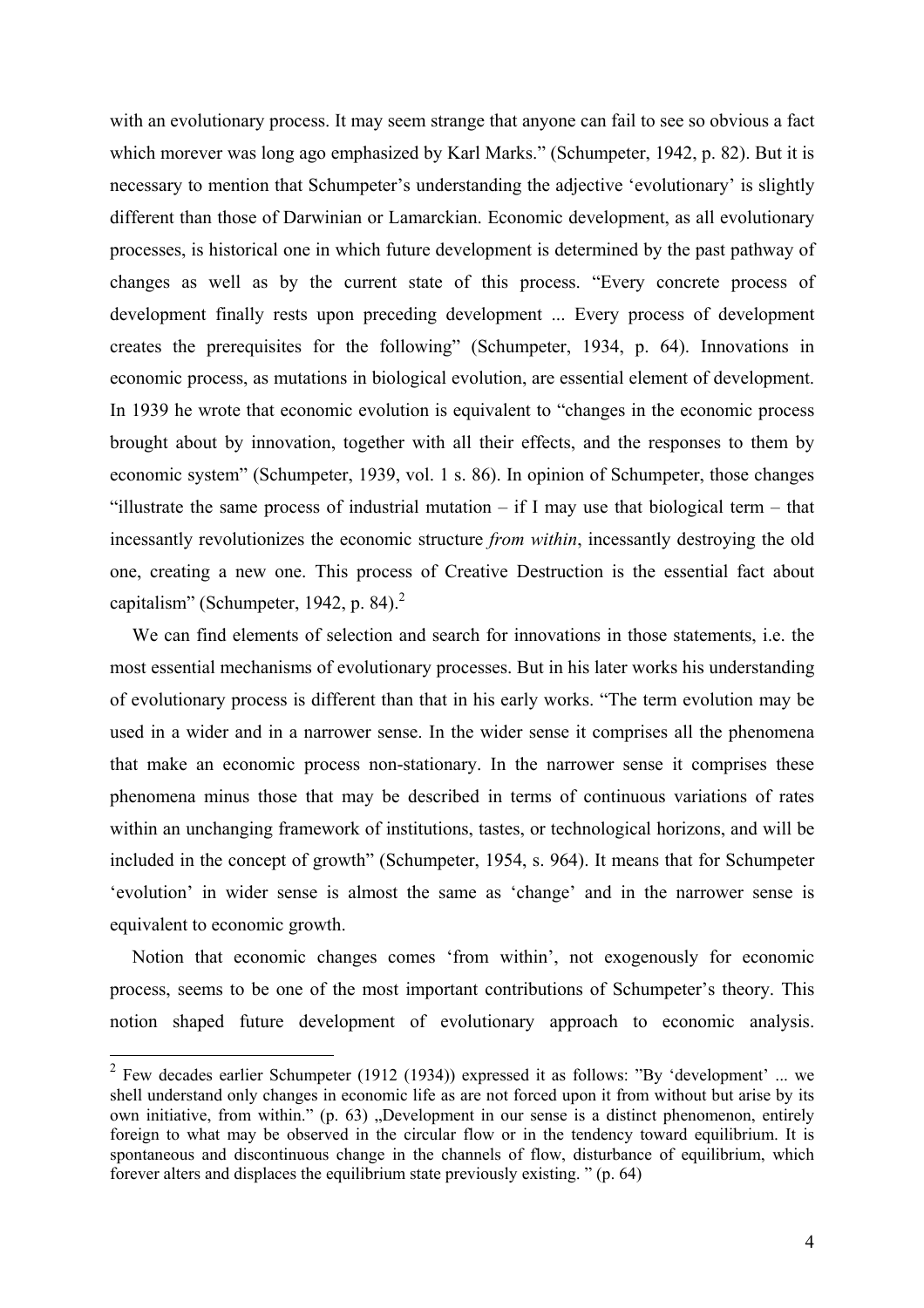Schumpeter's approach to economic analysis stresses qualitative changes as much more important. Although it is very difficult to encompass them in mathematical models or by any formal approach. Qualitative changes and generation of economic diversity are the central categories of long-term perspective of economic changes. Therefore for Schumpeter the most interesting are those changes "which so displaces its equilibrium point that the new one cannot be reached from the old one by infinitesimal steps. Add successively as many mail coaches as you please, you will never get a railway thereby" (Schumpeter, 1912 (1934) p. 64).

In 1947 he related innovation to historical and non-reversible changes, repeating the phrase of 1912 he wrote: "This historic and irreversible change in the way of doing things we call 'innovation' and we define: innovations are changes in production function which cannot be decomposed into infinitesimal steps. Add as many mail-coaches as you please, you will never get a railroad by so doing" (Schumpeter, 1947).

Schumpeter pointed out very essential feature of capitalistic economy, feature being in fact general for all evolutionary processes, namely that effective development strongly depends on diversity and that diversity is the basic source of innovation and can be named evolutionary engine. Diversity leads to diminishing current quality of systems performance, therefore from the short-term perspective is disadvantageous. But it is beneficial in the long-term perspective. As Schumpeter wrote (1942, p. 83): "A system ... that at *every* point in time fully utilizes its possibilities to its best advantage may yet in the long run be inferior to a system that does so at *no* given point in time, because the latter's failure to do so may be a condition for a level or speed of long-run performance."

Schumpeter is considered as one of the founder of evolutionary approach to economic analysis, and in such a way are re-read his works in the last decades. But Schumpeter commenting the possibility of using biological analogies to analysis economic phenomenon wrote that "no appeal to biology would be of the slightest use" (Schumpeter, 1954, p. 789). And this opinion seems to be stable in his thinking. To excuse Schumpeter we can suppose that this opinion was based on very specific, seemingly wrong, understanding of transmission of biological ideas to economic analysis, and from very personal Schumpeter's attitude to some streams of economic analysis at the beginning of the 20th century. At the beginning of the chapter on *The fundamental phenomenon of economic development* he wrote:

Closely connected with the metaphysical preconception ... is every search for a "meaning" of history. The same is true of the postulate that a notion, a civilization, or even the whole of mankind, must such a matter-of-fact mind as Roscher assumed and as the innumerable philosophers and theorists of history in the long brilliant line from Vico to Lambrecht took and still take for granted.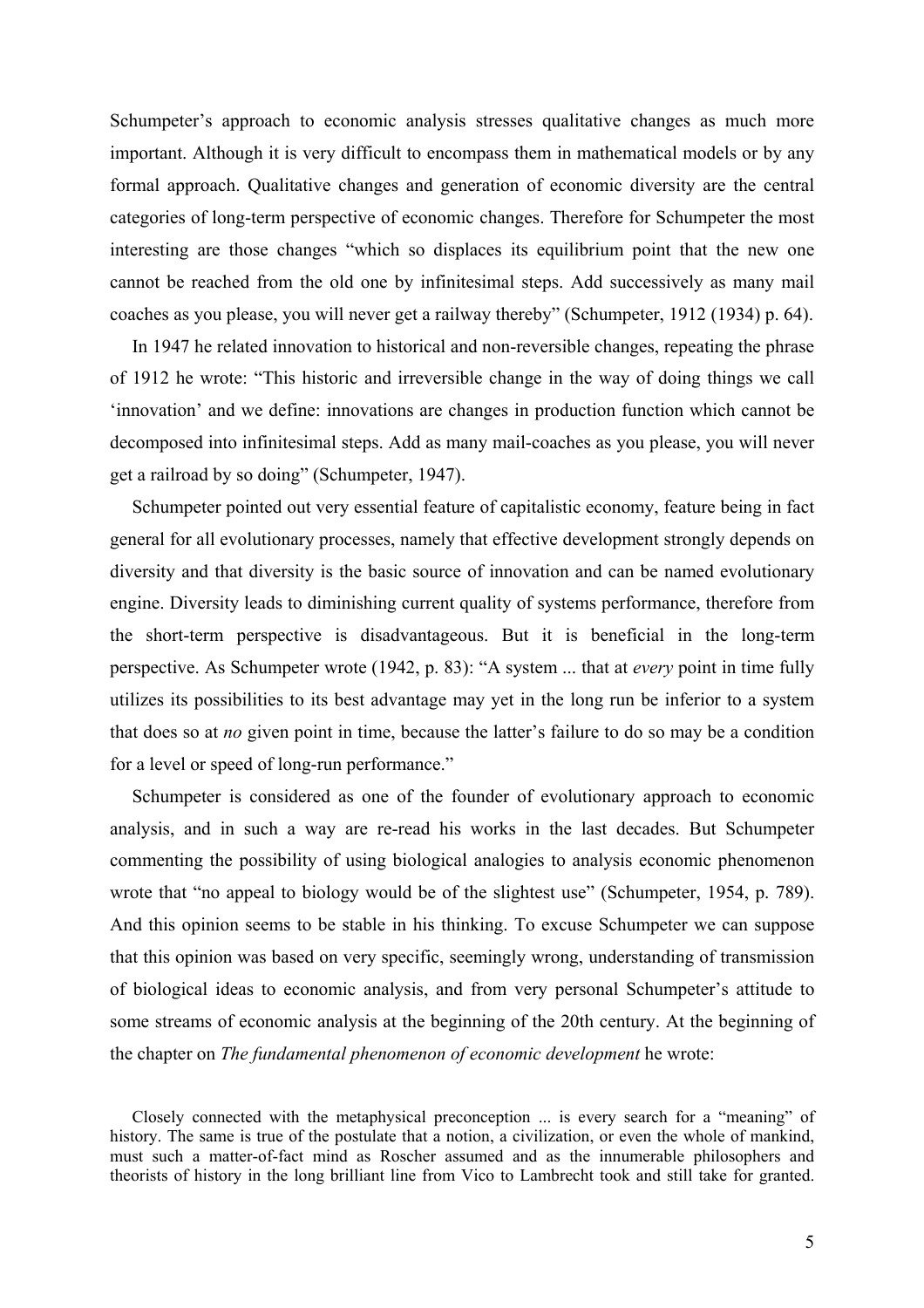Here, too, belong all kinds of evolutionary thought that centre in Darwin – at least if this means no more than reasoning by analogy – and also the psychological prejudice which consists in seeking more in motives and acts of violation than a reflex of the social process. But the evolutionary idea is now discredited in our field, especially with historians and ethologists, for still another reason. To the reproach of unscientific and extra-scientific mysticism that now surrounds the "evolutionary" ideas, is added that of dilettantism. With all the hasty generalisations in which the word "evolution" plays a part, many of us have lost patience. (Schumpeter, 1912 (1934), s. 57-8).

## *Pilgrims*

Armen A. Alchian was the first who directly has based model of economic development on evolutionary ideas. Alchian searched for the way to replace neoclassical maximisation principle by biological concept of natural selection. Possibility of application of 'natural selection' idea to describe firm's behaviour was discussed by Alchian in 1950 and by Penrose two years later (Alchian, 1950; Penrose, 1952). As Alchian argued, competition is not described by the motive of profit maximisation but by "adaptive, imitative, and trial-and-error behaviour in search for profit" and therefore "those who realize *positive profit* are the survivors; those who suffer losses disappear". Alchian vision is clearly concordant with the Darwinian proposition (Alchian, 1950, s. 211-3). The work of Alchian was the first very important step toward building mathematical models of economic development on the basis of evolutionary metaphors. In one place he states that "[t]he economic counterparts of genetic heredity, mutations, and natural selection are imitation, innovation, and positive profits" (Alchian, 1950, s. 220). In very suggestive way he presents the way of analysing firms' behaviour in competitive environment.

A useful, but unreal, example in which individuals act without any foresight indicates the type of analysis available to the economist and also the ability of the system to "direct" resources despite individual ignorance. Assume that thousands of travelers set out from Chicago, selecting their roads completely at random and without foresight. Only our "economist" knows that on but one road are there gasoline stations. He can state categorically that travelers will *continue* to travel only on that road; those on other roads will soon run out gas. Even thought each one selected his route at random, we might have called those travelers who were so fortunate as have picked that road wise, efficient, foresighted, etc. Of course, we would consider them the lucky ones. (Alchian, 1950, p. 214)

Alchian has not considered one very important element of firms' behaviour, namely the searching processes of competing firms for technological innovation. In similar neoclassical fashion Alchian treated technological changes as coming from outside. It seems that the main aim of Alchian's article was not to show virtues of evolutionary approach but to point out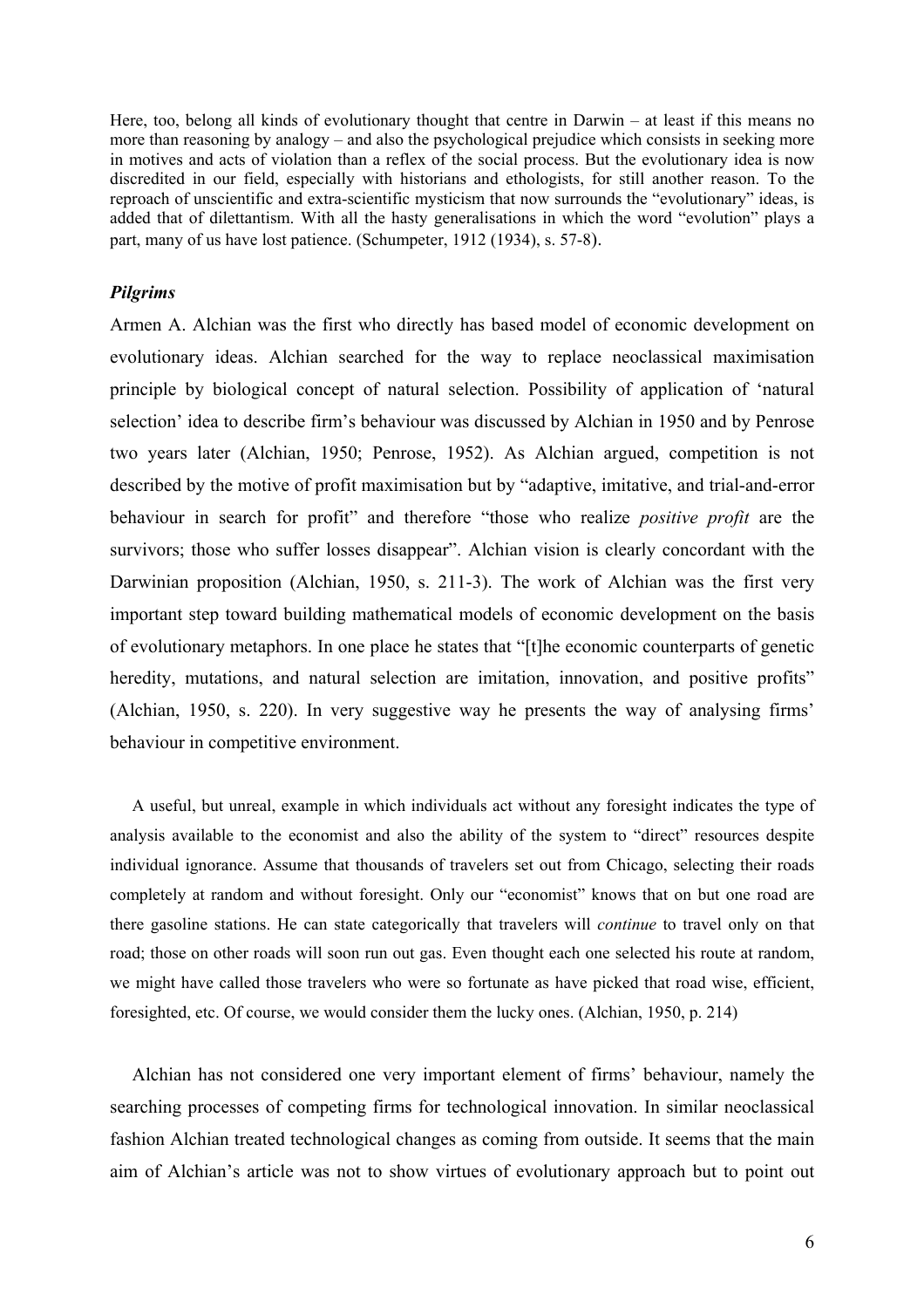some consequences of using maximisation principle treated as the primary motive of economic agent's actions.

Although there are no evidences that Jack Downie has been influenced by Alichan work, we can consider his model presented in *The Competitive Process* (1958) as an extension of Alchian one. Two papers of Nightingale (1997 and 1998) give good overview of Downie's model. In the first paper, Nightingale states that Downie's work was "anticipating Nelson and Winter".

In his population oriented model Downie considers an industry producing a homogeneous product. One of an evolutionary and schumpeterian feature of the model is heterogeneity of firms. Production technique selected by each individual firm influences a unique level of cost of that firm. A firm's unique character flows from the property that differences between techniques are cumulative in a sense that depends on past investments in production capacity and proprietary elements of knowledge accumulated within the firm (Downie, 1958,, 81-90). Individual firm's development is a stochastic process being a result of past mistakes and also random influences. Therefore we can say that specific process leading to uniqueness of each firm resembles evolutionary principle of variation. This production technique uniqueness of each firm is transmitted from year to year but in a course of firms development the technique can be modified. Growth is a main goal of each firm thus profit is re-invested in production capacity. The production capacity is equal to sales what is assured by price mechanism, namely price is set by each firm to keep sales at the production capacity level over time (Downie, 1958,, 63-67). Through so-called *Transfer Mechanism* firms experience different levels of efficiency. Each firm's profit depends on production costs, therefore firms having lower costs of production gain larger profit and are able to develop much quicker then their competitors. Therefore the share each firm changes accordingly to firm's specific sales growth. We can say that the average firm had the average growth rate and firms with above (below) average cost have above (below) average growth rate. Less efficient firms are withdraw from the market and concurrently more efficient firms dominate on the market. Due to this process, in a course of time, the industry average efficiency increases. Naturally this selection process leads to a monopoly of the most efficient firm. Te monopolisation occurs in a case of no innovation but, as Downie notes, a loss of a marked by a less efficient firm acts as the firm's stimulus. Firms still profitable, but whose growth rate is below that of the most efficient will attempt to improve their production techniques by some form of innovation. This process Dawnie calls the *Innovation Mechanism*. Search for innovation is a random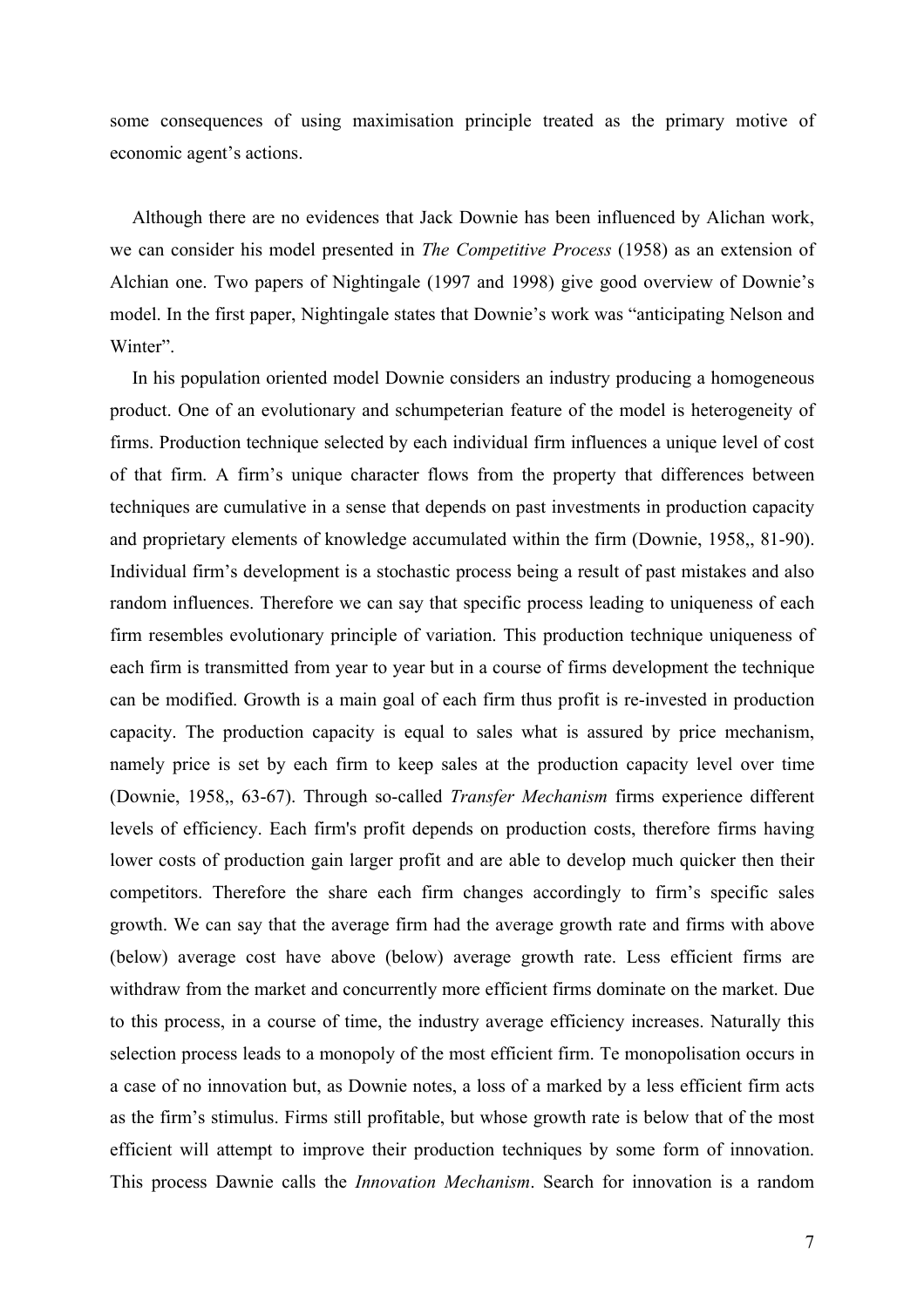process and not all firms succeed in finding better techniques but some of them make it and in that case we can say that some successful firms create new best practice levels of efficiency. Therefore we can say that we observe turbulence in shares of firms because it may happen that former losers gain advantageous techniques and re-gain its market position (Downie, 1958, 91-94). In Dwnie's theory firms do not maximise profit but are "able to take over the business of another and. . . conduct it reasonably effectively" (Downie, 1958, 30).

#### *Founding fathers*

Schumpeterian models, to encompass an essence of evolutionary approach, ought to be nonlinear ones. In general, this requirement has not allowed for their analytical treatment. Thanks to development of computer technology in 1950s and 1960s and concurrent development of simualtion approach, it was possible to build and to analyse behaviour of evolutionary models.

The computer simulation may be considered as an alternative way of economic analysis. Discontinuities of development are natural phenomena observed in socio-economic processes, and in a sense, these discontinuities form the essence of socio-economic systems. The search for alternative approaches of economic analysis goes in different directions, for example, applications of chaos theory, fuzzy sets theory, catastrophe theory and game theory, to name only a few. Proper application of the simulation approach to economic analysis seems to be one of the most promising for further development and better understanding of socioeconomic processes.

Out of three distinct evolutionary schools, namely Austrian, institutionalists and neoschumpeterians, only neo-schumpeterians widely apply formal modelling and use the simulation approach to economic analysis. Institutionalists and the Austrians prefer verbal and graphical representations of economic phenomena. Therefore it is not surprise that some institutionalist call neo-Schumpeterians 'simulationists'.

 The first simulation model within neo-schumpeterian tradition was that of Sidney Winter made in the begining of 1960s. Sidney Winter and Richard Neslon worked out in 1970s and 1980s different models and summarised their efforts in the well known book, sometime called 'bible of evolutionary economists' (Nelson, Winter, 1982). Nelson and Winter models suit frequently as a basis or a kind of pattern for inventing another evolutionary models. In the NW models and in almost all models of Schumpeterian tradition a firm is a basic unit of evolution. Nelson and Winter apply a population perspective and they postulate that it is possible to specify the space in which innovative search takes place.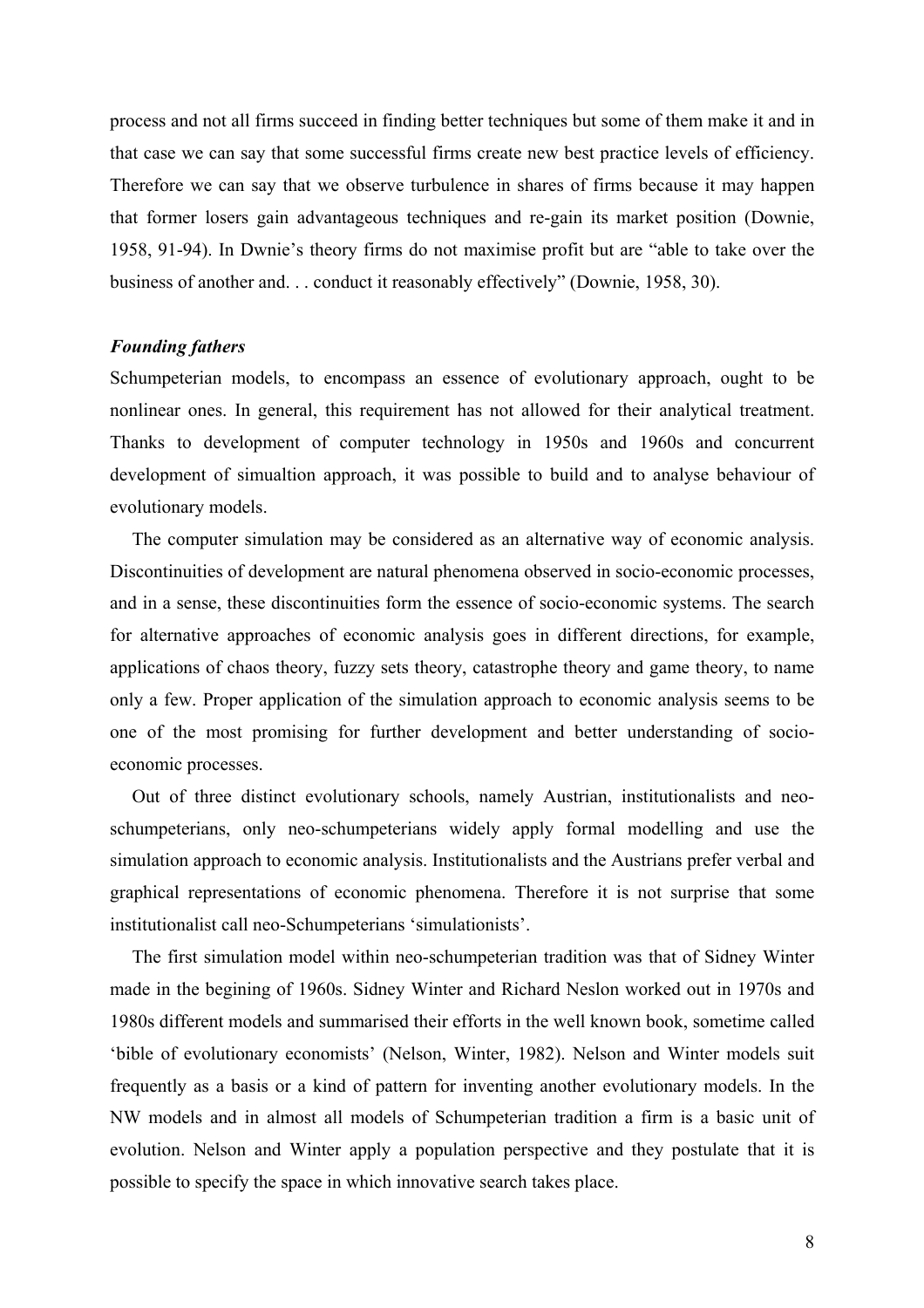The assumption of macroeconomic properties flowing from microeconomic behaviour of economic agents (i.e. firms) is basic reason for necessity of using simulation to investigate these models. The first model that will be shortly discussed is the one presented in Nelson and Winter (1982, ch. 9). This model can be seen also as the first evolutionary growth model.

 The state of the evolutionary process of an industry at any moment *t* is described by the capital stock and the behavioural rules of each firm. The state in the next moment  $(t+1)$  is determined by the state in previous moment. In this growth model firms use production techniques which are characterised by fixed labour and capital coefficients. Firms manufacture homogeneous products, so the model describes only process innovation. It is assumed that firms produce using a Leontief production function, therefore substitution between labour and capital is not explicitly present in the model. Invention occurs as a result of firms' search activities. Firms search for new combinations of labour and capital coefficient. Changes of these both coefficients are not correlated, therefore a phenomenon that resembles substitution between labour and capital may be observed in the simulated process. Search activities are determined by satisfying behaviour, in a sense that a new technique is adopted only if the expected rate of return is higher than the firm's present rate of return. The search process may take two different forms: local search (mutation) or imitation. In the first case, firms search for new techniques, yet not present in the industrial practice. The term *local*  search indicates that each undiscovered technique has a probability of being discovered which linearly declines with a suitably defined technological distance from the current technology. Imitation allows particular firm to find techniques currently employed by other firms but not yet used in its own production process. The probability of given technique imitation is proportional to its share in output. It is assumed that if a firm is engaged in search it can use only one type of the search. Selection of actually used type of search is a random event with a fixed probability for each type. An additional source of novelty in the economy is entry by new firms, which also search for innovation.

 The rate of return on techniques is the main selection force in the NW model. A firm's investment in capital is equal to its profit diminished by a fixed fraction, which depends on paid dividends and capital depreciation. A firm's capital stock shrinks if profit of that firm is negative. Therefore we have second selection force which imposes withdrawing firms from the market if they do not pace of technological progress of its competitors.

 To calibrate the above sketched model for the case of the Solow data on total factor productivity for the United States in the first half of the twentieth century it was assumed that firms produce homogenous product named GNP. Using that model, Nelson and Winter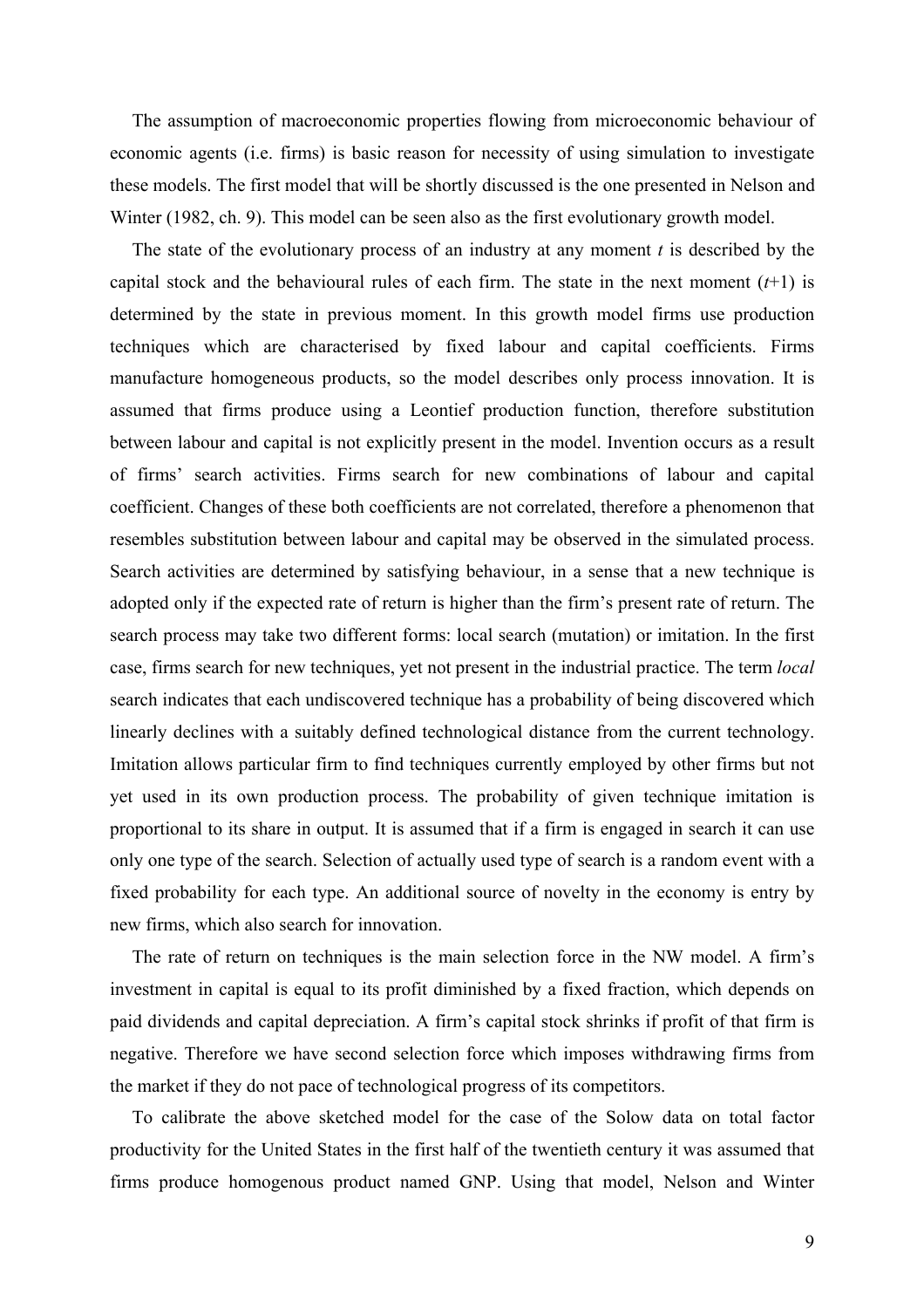address the question whether these time series of the calibrated model correspond in a broad qualitative sense to the ones actually observed by Solow.

 The most developed and documented NW model which deals with the evolution of the production techniques and other behavioural rules of an industry producing a homogeneous product is frequently named as "Schumpeterian competition" (Nelson, Winter, 1982, ch. 12; Winter, 1984). As in the formerly sketched model, a number of firms produce single homogenous product. Techniques used by different firms differ in output per unit of capital, i.e. in capital productivity *A*. All other technique factors, as e.g. return to scale and input coefficient are assumed to be equal for all firms. Technical change (i.e., increase of the productivity of capital) takes the form of process innovations and process imitations. Each firm chooses a technique with the highest productivity out of the three possible techniques (i.e. currently used and found through innovative and imitative processes). Probability that firms innovate or imitate depends on R&D funds determined in proportion to the level of physical capital. Profit per unit of capital is calculated by including R&D costs as ordinary cost elements. The maximum investment of a firm depends on current profit plus loans from the banks (calculated in proportion to the profit). The firm's desired investment is determined by the unit costs, a mark-up factor influenced by the market share of the firm, and the rate of depreciation. The investment process has no time-lags. By multiplying the capital stock with the new level of productivity, we have the production capacity of the firms of the industry in next period. Products price is not firm specific but is equal to all firms and flows from the downward-sloping demand function to balance supply and demand. Investment decision of each firm is based on investment function, which depends on the firm's market share, price elasticity of the demand function, firm's unit profit and bank policy.

 A firm grows (or shrinks, in terms of its market share and long-run performance index) accordingly to its profit (or loss) gained in each year (instant of time). A firm is withdrawn from the market if its capital falls below assumed minimal capital or if its long-run performance index falls below the assumed value. Firms can imitate and innovate. Improving productivity of capital is the main aim of innovative process.

 Winter (1984) presents an interesting elaboration of search activity and entry. Firms are partitioned into two types: primarily innovative or imitative. It allows Winter to apply a notion of technological *regime* depending on whether the source of technical progress is external to the firm (e.g., from public scientific knowledge bases) or from firms' own accumulated technological capabilities. These two regimes are named as the *entrepreneurial*  and the *routinized*. Specific parameters exogenously impose the type of investigated regime.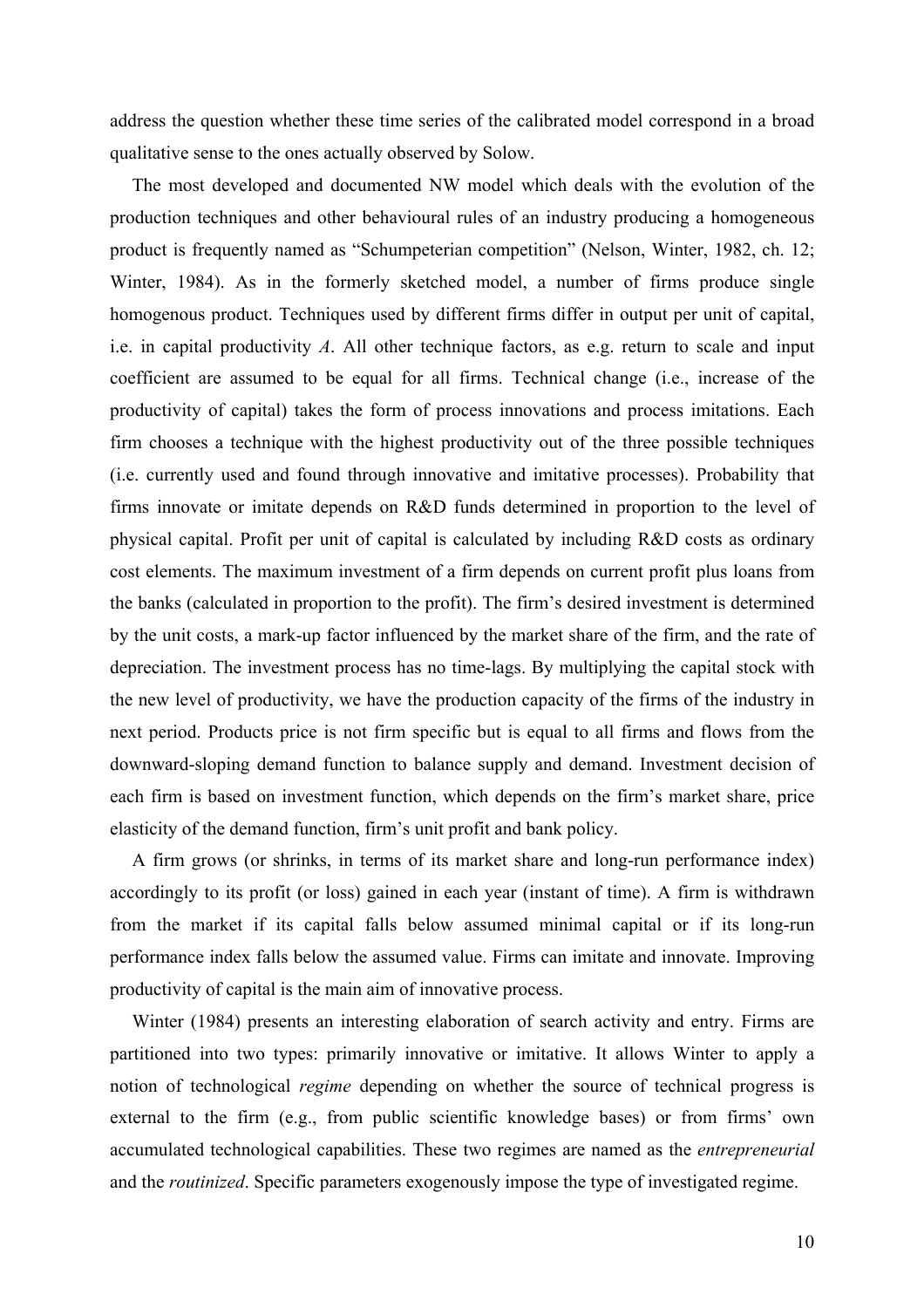### **Proliferated simulation**

Since publication of a seminal work by Richard Nelson and Sidney Winter in 1982 evolutionary models proliferated enormously. In this short paper we are not able to make review of neoschumpeterian models (reviews and surveys of evolutionary models can be found in Dosi *et al.* (1988), Saviotti, Metcalfe (1991), Nelson (1995), Silverberg, Verspagen (1995, revised version 2003)), also Kwasnicki (2001). Here will present only short remarks on general way of development as observed in last two decades.

 The models are rather new ones, most of them were developed in 1990s. Looking into the history of Schumpterian tradition it seems possible to distinguish a few related but in some way independent streams of modelling efforts. The first is very closely associated with the work of Nelson and Winter (1982). To that tradition works of Winter (1984), Jonard, Yildizoglu (1998, 1999), Winter, Kaniovski, Dosi (2000), and Yildizoglu (2002) can be included. The other streams get inspirations from the work of Nelson and Winter but has essential distinguishing features.

The second stream of models can be called '*Silverberg-Verspagen models'.* One distinguished feature of SV models is that technological progress is embedded in vintage capital. In the model presented in Silverberg (1985) and Silverberg *et al.* (1988) firms are selffinancing using their cash and liquid interest bearing reserves. Idea that firms rely on rather simple rules of thumb or routines rather than explicit optimisation procedures is applied in models developed by Silverberg, Lehnert and Verspagen (Silverberg and Lehnert, 1993, 1996; Silverberg, Verspagen, 1994, 1994a, 1994b, 1995a). These models can be seen as continuation of the work initiated by Gerald Silverberg in 1980s (Silverberg, 1985, Siverberg et al., 1988). The main difference between the Silverberg and Verspagen (1995) model and the ones presented in Silverberg (1985) and Silverberg and Lehnert (1993) is the way in which innovation is endogenized.

The third stream of models can be called '*Dosi et al. models'*, e.g., Chiaromonte and Dosi (1993), Dosi *et al.* (1993, 1994, 1995). Dosi *et al*. approach is highly bottom-up simulation. The aim of the authors seems to be to start from basic mechanisms of industrial development without making any assumption about possible modelled properties of the system and to obtain the well-known features (*stylised facts*) from the co-working of these basic mechanisms of development. Similar assumption was made by Kwasnicki in his model of industrial dynamics (Kwasnicka, Kwasnicki, 1992, 1996, Kwasnicki, 1994/1996, 2000).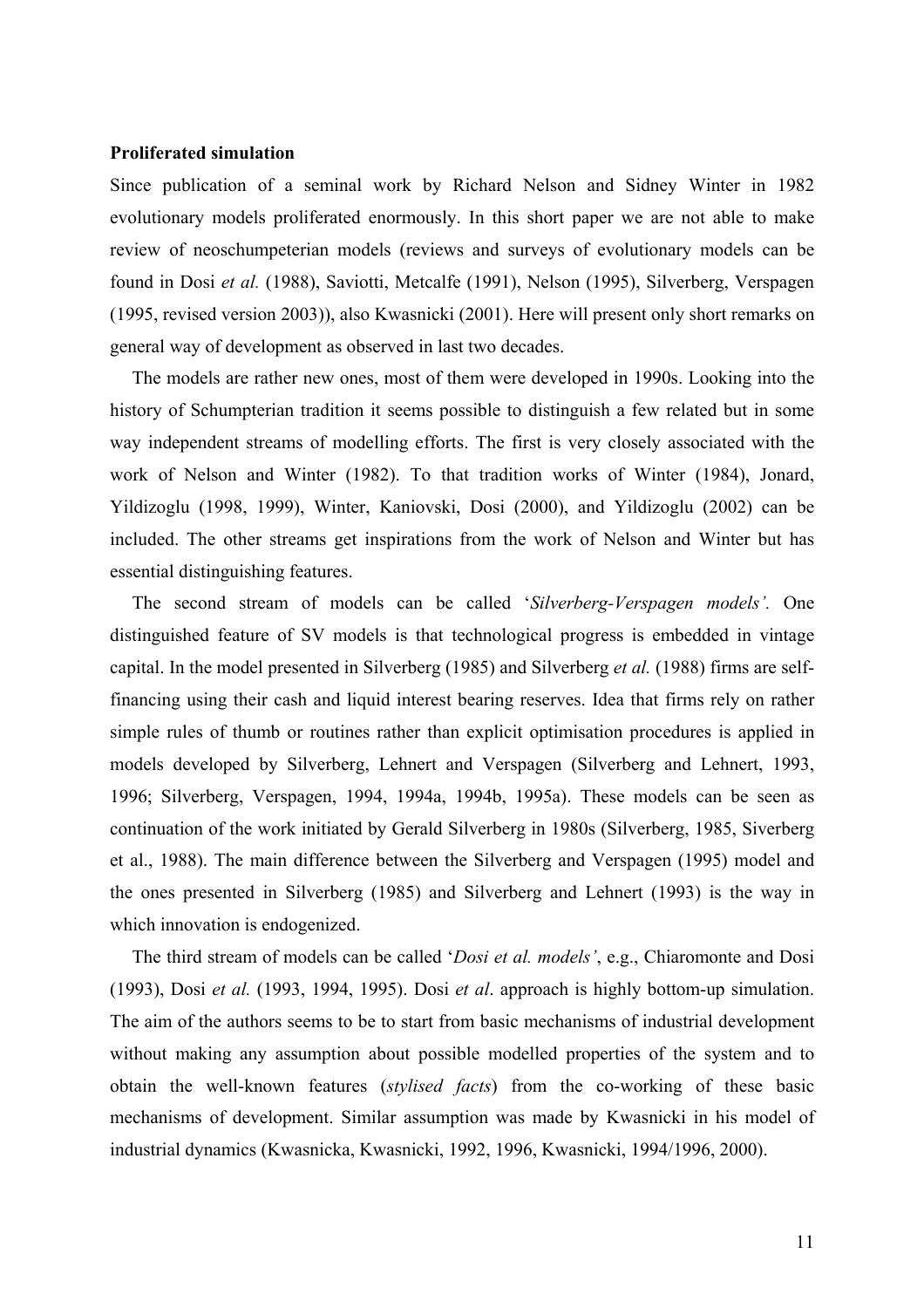There are also numerous models that can be identified as having 'Schumpeterian flavour'. The model presented by Andersen (1997) is based on Pasinetti's scheme of the structural economic dynamics of a labour economy with inclusion of an evolutionary, micro-economic foundation. A proposition of Bruckner, Ebeling and Scharnhorst (1989), Bruckner, Ebeling, Jimenez Montano and Scharnhorst (1994) apply general *n*-dimensional birth-death transition model to describe technological development. Because of a natural limitation on the length of a paper, we will only point out a large number of other existing model, e.g., Metcalfe (1993, 1994), Windrum and Birchenhall, (1998) Englmann (1994), Iwai (1984, 1984a), Nelson and Wolff (1997), Saviotti and Mani (1993).

# **Agent-based computational economics**

Artificial life (a-life) is the name of flourishing, multidisciplinary field of research that attempts to develop mathematical models and use computer simulations to demonstrate ways in which living organisms grow and evolve. It is hoped that through this way deeper insights into the nature of organic life will be gained together with better understanding of origin metabolic processes and in a wider sense of the origin of life. Christopher Langton who organized the first a-life workshop at Santa Fe in 1987 coined the term 'artificial life' in the 1980s. In fact two men have made very similar theoretical research under the name of selfreplicating (or cellular) automata. John von Neumann, the Hungarian-born mathematician and a pioneer of computer science, and the Polish mathematician Stanislaw Ulam in the early 1950s had begun to explore the nature of very basic theoretical forms called self-replicating, cellular automata. Their intention was to apply this basic concept to the growth, development, and reproduction of living creatures. These theoretical, mathematical 'cells' can be used to simulate biological and physical processes by repetitively subjecting each cell to a simple set of rules, e.g., every cell has a colour that changes according to its update rules and the colours of its neighbouring cells. Von Neumann and Ulam proved that, using a rather complex set of rules, it is possible to draw an initial configuration of cells in such a way that the configuration would 'reproduce' itself. These cellular automata consist of a lattice of cells. Each cell is characterized by specific values which can change according to fixed rules. A cell's new value is calculated on the basis of its current value and the values of its immediate neighbours. It is shown that such cellular automata naturally form patterns, reproduce and 'die'.

Langton used the work of von Neumann as a starting point to design a simple a-life system that could be simulated on a computer. In 1979 he developed an 'organism' that displayed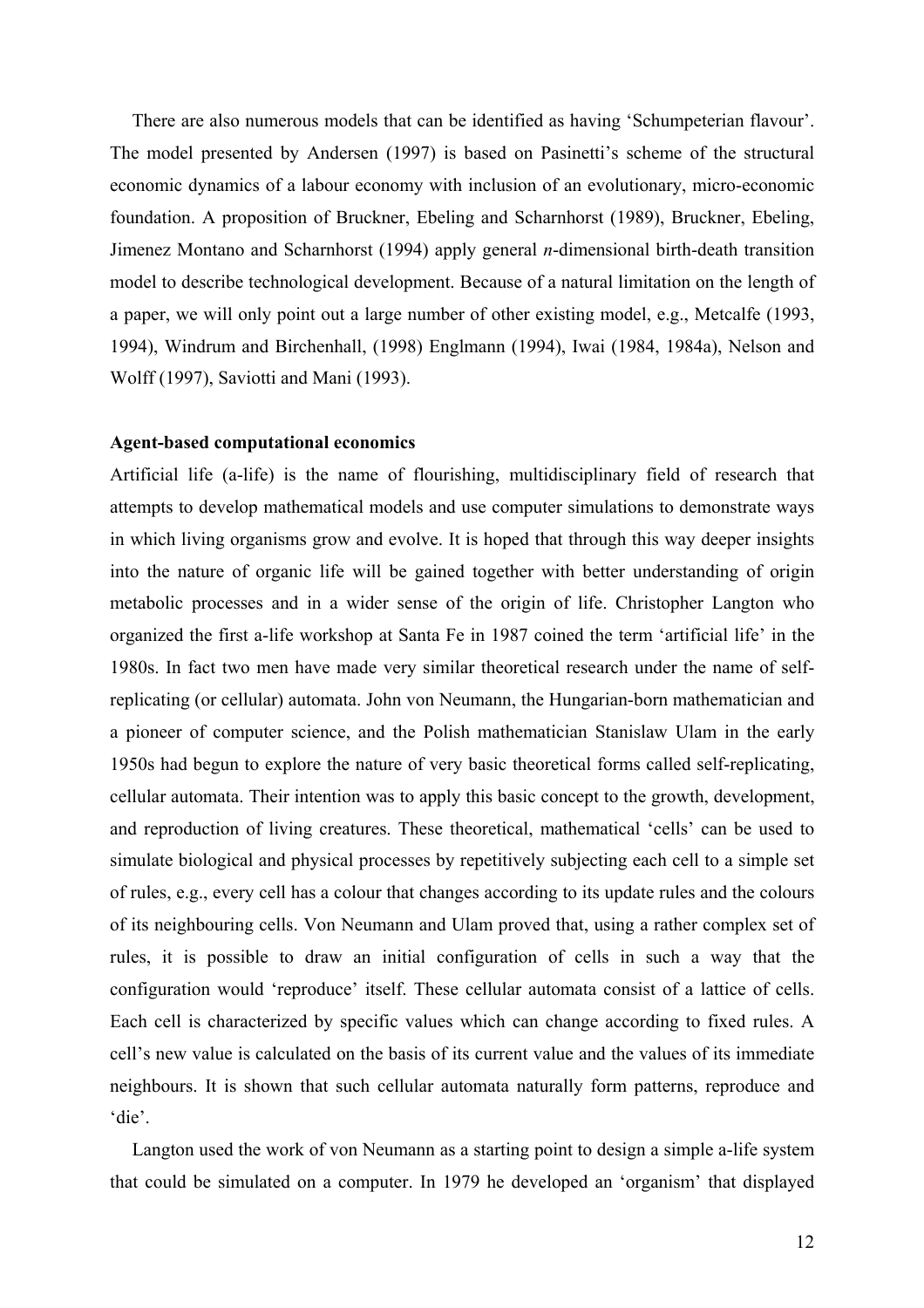many lifelike properties. The loop-shaped 'creature' reproduced itself in such a way that as new generations spread outward from the initial organism they left "dead" generations inside the expanding area. In the opinion of Langton the behaviour of these forms mimicked the real-life processes of mutation and evolution.

 There are numerous examples of agent based-modelling. Biologist Tom Ray created 'agent' programs in his laptop. The aim of each agent was to make a copy of itself in memory. Ray assumed a finite lifetime of each program. He left the programs running all night and in the morning he noticed that his agents were engaging in the digital equivalents of competition, fraud and sex. When the program-agents copied themselves random changes of their code occurred. So it can be said that they mutated and evolved. Naturally most mutations were destructive and 'died', but some changes let an agent do its job better in a sense that they consisted of fewer instructions and were able to copy themselves quicker, more reliably and run faster. The shorter versions replicated quicker and very soon outnumbered their larger 'competitors'.

The a-life approach is sometime called 'agent-based modelling' to pinpoint its mathematical difference from the to differential equations approach. We can write down the differential equations for interacting population of individuals (e.g. Lotka Volterra equation of prey-predator system) but we can also follow individual histories of each animal (element, agent, firm) and summarise their histories into more aggregate characteristics. Contemporary a-life researchers try to identify the distinctive behaviours of living creatures and then use them to devise software simulations that 'move, eat, mate, fight and cooperate' without incorporating those features explicitly into the modes of behaviour of these elements. The recipe to prepare a-life software (or 'silicon' species, as it is sometime called) is rather simple: prepare an environment in which the synthetic organisms can act, create a few hundred individuals to populate it and define a set of rules for them to follow. Try to simplify the problem as much as possible while keeping what is essential. Write a program which simulates the simple rules with interactions and randomizing elements. Run the program many times with different random number seeds to attempt to understand how the simple rules give rise to the observed behaviour. Locate the sources of behaviour and the effects of different parameters. Simplify the simulation even further if possible, or add additional elements that were found to be necessary. We can summarize this approach in following 'equation': *Agents (microlevel entities) + Environment+ Dynamics = A-Life*.

In this approach, life is treated as a kind of game in which each agent struggles for existence with the mixture of chance and necessity by applying a set of basic behavioural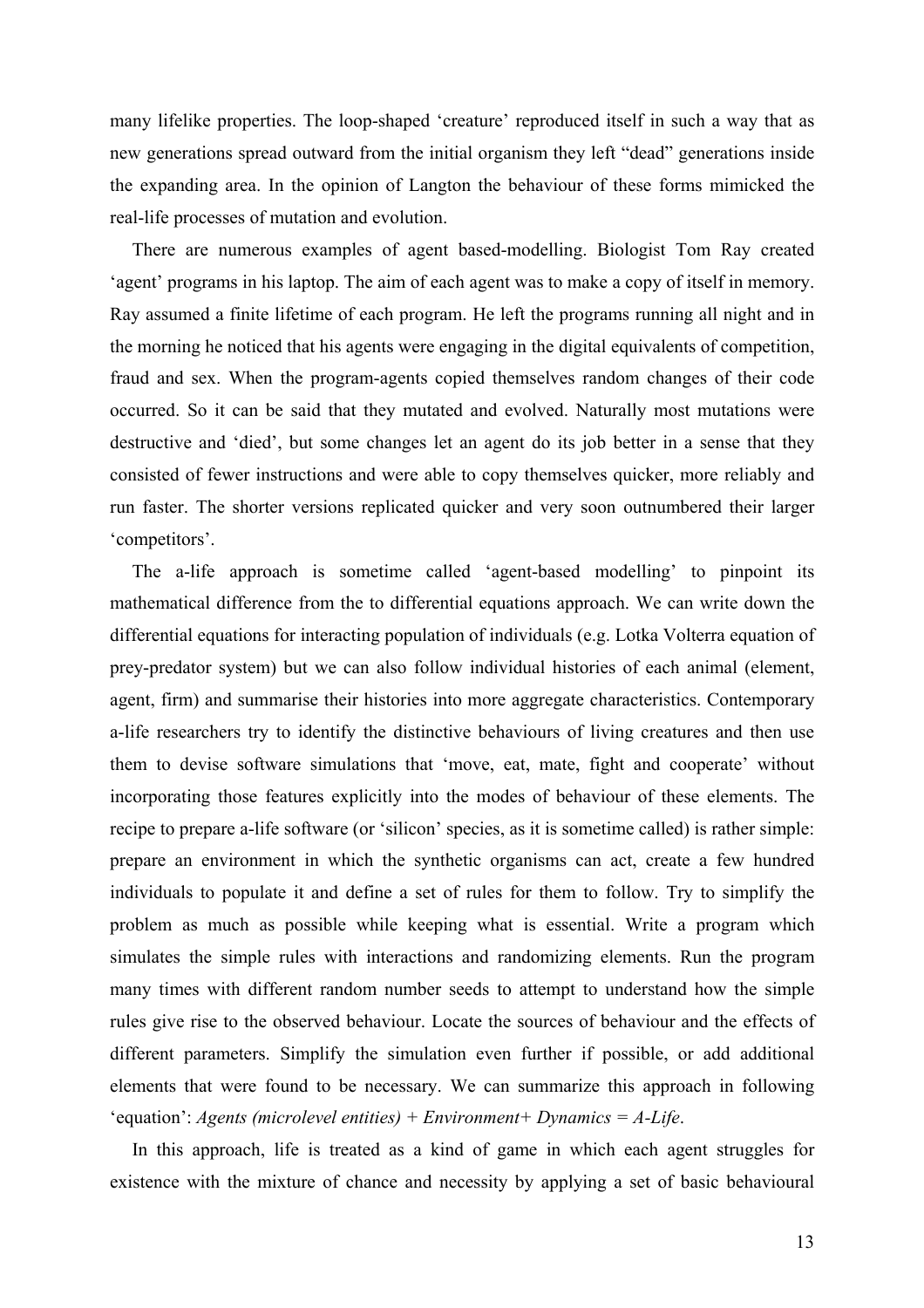rules. A small number of rules can generate amazingly complex patterns of behaviour, such as groups of independent agents organizing themselves into a semi-isolated groups of agents. This feature makes the a-life approach a potentially powerful research tool.

 Current efforts of a-life researchers are focussed on searching for so-called emergent hierarchical organisation (EHO). The aim of this kind of modelling is to discover whether, and under what conditions, recorded computer-simulated histories exhibit interesting *emergent properties*. The term 'emergent properties' means that they arise spontaneously from the dynamics of the system, rather than being imposed by some external authority. Observed order, like specific evolution of an industry with its initial, mature and declining phases, emerges from the aggregate of large number of individuals acting alone and independently.

A similar approach has been applied in economic analysis, called either *artificial economics* or *agent-based economics*. The intention is very similar to that of a-life: allow for economic interactions between artificial agents initially having no knowledge of their environment but with abilities to learn, and next observe what sorts of markets, institutions and technologies develop, and how the agents co-ordinate their actions and organise themselves into an economy. Some models rooted in neo-schumpeterian tradition are very close to ACE approach.

# **Bibliography**

- Andersen, Esben Sloth (1997), 'Escaping Satiation in an Evolutionary Model of Structural Economic Dynamics', Paper presented at the workshop on *Escaping Satiation: Increasing Product Variety, Preference Change and the Demand Side of Economic Growth*, Max Planck Institute for Research into Economic Systems, Jena, 11-13 December 1997.
- Bruckner E., Ebeling W., Scharnhorst A. (1989), 'Stochastic dynamics of instabilities in evolutionary systems', *System Dynamics Review*, 5, no. pp. 176-191.
- Bruckner, E., Ebeling, W., Jiménez Montaño, M.A. and Scharnhorst, A., (1994), "Hyperselection and Innovation Described by a Stochastic Model of Technological Evolution", in L. Leydesdorff and P. van den Besselaar, (eds), *Evolutionary Economics and Chaos Theory,* London: Pinter.
- Chiaromonte F., Dosi G. (1993), 'Heterogeneity, competition, and macroeconomic dynamics', *Structural Change and Economic Dynamics*, 4, 39-63.
- Dosi G., Fabiani S., Freeman Ch. Aversi R., (1993), 'On the Process of Economic Development', Center for Research in Management, University of California at Berkeley, CCC Working Paper No. 93-2
- Dosi G., Fabiani S., Aversi R., and Meacci M., (1994), 'The Dynamics of International Differentiation: A Multi-country Evolutionary Model', *Industrial and Corporate Change*, V.2 (3) p. 225-41.
- Dosi G., Freeman Ch., Nelson R., Silverberg G., Soete L. (ed.), (1988), *Technical Change and Economic Theory*, London: Pinter Publishers.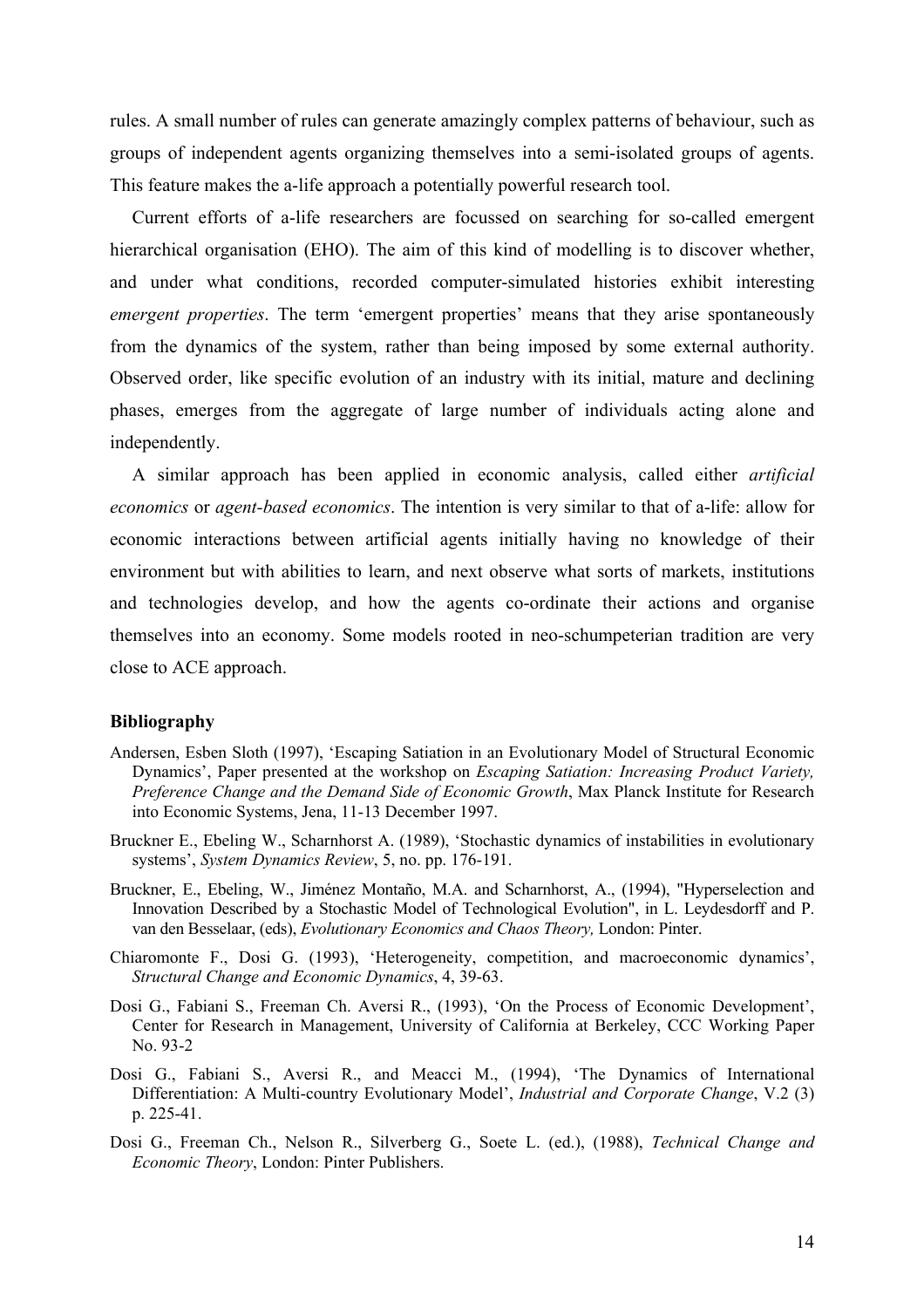- Dosi G., Marsili O., Orsenigo L., Salvatore R. (1995), 'Learning, Market Selection and the Evolution of Industrial Structures', *Small Business Economics*, 7, 411-436.
- Downie J., (1958), *The Competitive Process*, London: Duckworth.
- Englmann F.C. (1994), 'A Schumpeterian model of endogenous innovation and growth', *Journal of Evolutionary Economics*, 4, pp. 227-241.
- Fagiolo, G. and Dosi, G, 2002, "Exploitation, Exploration and Innovation in a Model of Endogenous Growth with Locally Interacting Agents", LEM Working Paper 2002/25, Sant'Anna School of Advanced Studies, Pisa (forthcoming in *Structural Change and Economic Dynamics*).
- Hodgson G.M. (1997), 'The evolutionary and non-Darwinian economics of Joseph Schumpeter', *Journal of Evolutionary Economics*, 7: 131-145.
- Jonard, N., Yildizoglu, M. (1998), 'Technological Diversity in an Evolutionary Industry Model with Localized Learning and Network Externalities', *Structural Change and Economic Dynamics*, 9(1), 35-55.
- Jonard, N., Yildizoglu, M. (1999). 'Sources of Technological Diversity'. Paris: Cahiers de l'innovation, no.99030, CNRS.
- Kelm Matthias (1997), 'Schumpeter's theory of economic evolution: a Darwinian interpretation'*, Journal of Evolutionary Economics*, 7: 97-130*.*
- Kwasnicka, H., Kwasnicki, W. (1992), Market, Innovation, Competition. An evolutionary model of industrial dynamics, *Journal of Economic Behavior and Organization*, vol. 19, 343-68
- Kwasnicka, H., Kwasnicki, W. (1996), 'Long-Term Diffusion Factors of Technological Development: An Evolutionary Model and Case Study', *Technological Forecasting and Social Change* 52, 31-57.
- Kwasnicki, W. (1994/1996), *Knowledge, Innovation, and Economy. An Evolutionary Exploration*., Wroclaw: Oficyna Wydawnicza Politechniki Wroclawskiej; the second edition in 1996 by Edward Elgar Publishing Limited; Cheltenham, UK, Brookfield, US.
- Kwasnicki, W. (2000), 'Monopoly and perfect competition there are two sides to every coin', in Saviotti Paolo, Bart Nooteboom (eds), *Technology and knowledge: from the firm to innovation systems,* London: Edward Elgar Publishing.
- Kwasnicki, W. (2001), 'Comparative analysis of selected neo-schumpeterian models of industrial dynamics' paper presented at the *Nelson and Winter Conference* in Aalborg, June 12-15, 2001; revised version published in 2003 as 'Evolutionary Models' Comparative Analysis. Methodology Proposition Based on Selected Neo-Schumpeterian Models of Industrial Dynamics', *The ICFAI Journal of Managerial Economics*, Vol. 1 No. 2, November 2003.
- Lane, D. (1993a), 'Artificial worlds in economics : Part 1', *Journal of Evolutionary Economics*, 3, 89– 107.
- Lane, D. (1993b), 'Artificial worlds in economics : Part ii', *Journal of Evolutionary Economics*,3, 177–197.
- Metcalfe J.S., (1993), 'Some Lamarcian themes in the theory of growth and economic selection: provisional analysis', *Revue International de Systemique*, vol. 7, no. 5, pp. 487-504.
- Metcalfe J.S.,( 1994), 'Competition, Evolution and Capital markets', *Metroeconomica*, 45, no. 2, pp. 127-154, June.
- Nelson R.R., (1995), 'Recent evolutionary theorizing about economic change', *Journal of Economic Literature*, 33 (1): 48-90.
- Nelson R.R. (1995), 'Recent Evolutionary Theorizing About Economic Change', *Journal of Economic Literature*, 33(1), 48-90.
- Nelson, R.R., and Winter, S.G. (1982), *An Evolutionary Theory of Economic Change*, Belknap Press, Cambridge, Mass. and London.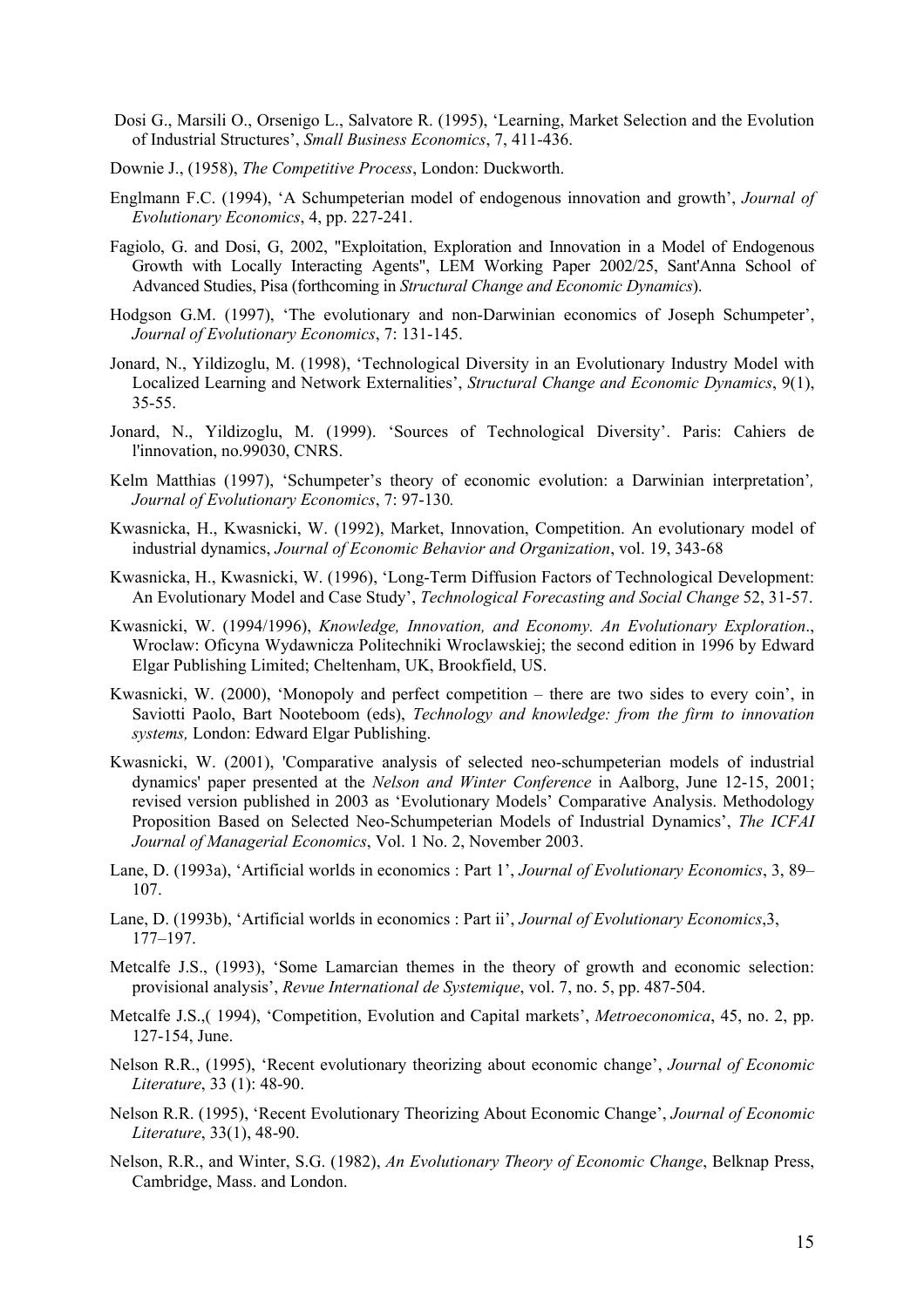- Nelson Richard R, Edward N. Wolff, (1997), 'Factors behind cross-industry differences in technical progress', *Structural Change and Economic Dynamics*, 8, 205-220.
- Nightingale John (1997), 'Anticipating Nelson and Winter: Jack Downie's theory of evolutionary economic change', *Journal of Evolutionary Economics* 7: 147-167
- Nightingale John (1998) 'Jack Downie's Competitive Process: the First Articulated Population Ecological Model in Economics', *History of Political Economy*, Vol 30, 3.
- Penrose E. T. (1952), 'Biological analogies in the theory of the firm', *American Economic Review*, vol. 42, no. 5, 804-19
- Saviotti P.P., Mani G.S., (1993) 'A model of technological evolution based on replicator dynamics', paper presented at the conference *Developments in Technoogy Studies: Evolutionay Economics and Chaos Theory*, University of Amsterdam, Amsterdam, may 6-8.
- Saviotti P.P., Metcalfe J.S., (ed.), (1991), *Evolutionary Theories of Economic and Technological Change*, Chur: Harwood Academic Publishers.
- Schumpeter J.A. (1912), *Theorie der Wirtschaftlichen Entwicklung*, Leipzig: Duncker und Humbolt, tłumaczenie angielskie w 1934, *The Theory of Economic Development*, Cambridge, Mass.: Harvard University Press, tłumaczenie polskie w 1960, *Teoria rozwoju gospodarczego.*
- Schumpeter J.A. (1928), The Instability of Capitalism, *Economic Journal*, XXXVIII (151), September, 361-86.
- Schumpeter J.A. (1935), The Analysis of Economic Change, *Review of Economics and Statistics*, 17, 2-10.
- Schumpeter J.A. (1939), *Business Cycles: A Theoretical, Historical, and Statistical Analysis*, 2 volumes, New York: McGraw-Hill Company.
- Schumpeter J.A. (1942), *Capitalism, Socialism, and Democracy*, New York: Harper & (1950, Oxford University Press, Oxford, reprinted Harper Colophon, 1975).
- Schumpeter J.A. (1947), The Creative Response in Economic History, *Journal of Economic History*, VII (2), November, 149-59.
- Schumpeter J.A. (1954), *History of Economic Analysis*, Oxfor University Press, New York.
- Silverberg Gerald (1985), *Technical Progress, Capital Accumulation and Effective Demand: A Selforganisation Model*, Universitat Stuttgard. Published in D. Batten (ed. (1987) *Economic Evolution and Structural Change*, Berlin-Heidelberg-New York: Springer-Verlag.
- Silverberg G., Dosi G., Orsenigo L., (1988), 'Innovation, Diversity and Diffusion: A Self-Organisation Model', *Economic Journal*, 98, 1032-54.
- Silverberg Gerald and Doris Lehnert (1993),'Long Waves and 'Evolutionary Chaos' in a Simple Schumpeterian Model of Embodied Technical Change', *Structural Change and Economic Dynamics*, 4, 9-37.
- Silverberg Gerald and Doris Lehnert (1996),''Evolutionary Chaos': Growth Fluctuations in a Schumpeterian Model of Creative Destruction', in W.A. Barnett, A. Kirman and M. Salmon (eds), *Nonlinear Dynamics in Economics,* Cambridge: Cambridge University Press.
- Silverberg Gerald, Bart Verspagen (1994), 'Learning. Innovation and Economic Growth: A Long-run Model of Industrial Dynamics', *Industrial and Corporate Change*, vol. 3, no. 1. pp. 199-223.
- Silverberg Gerald, Bart Verspagen (1994a), 'Economic Dynamics and Behavioral Adaptation: An Application to an Evolutionary Endogenous Growth Model', IIASA Working paper WP-94-84.
- Silverberg Gerald, Bart Verspagen (1994b), 'Collective learning, innovation and growth in a boundedly rational, evolutionary world', *Journal of Evolutionary Economics*, 4, pp 207-226.